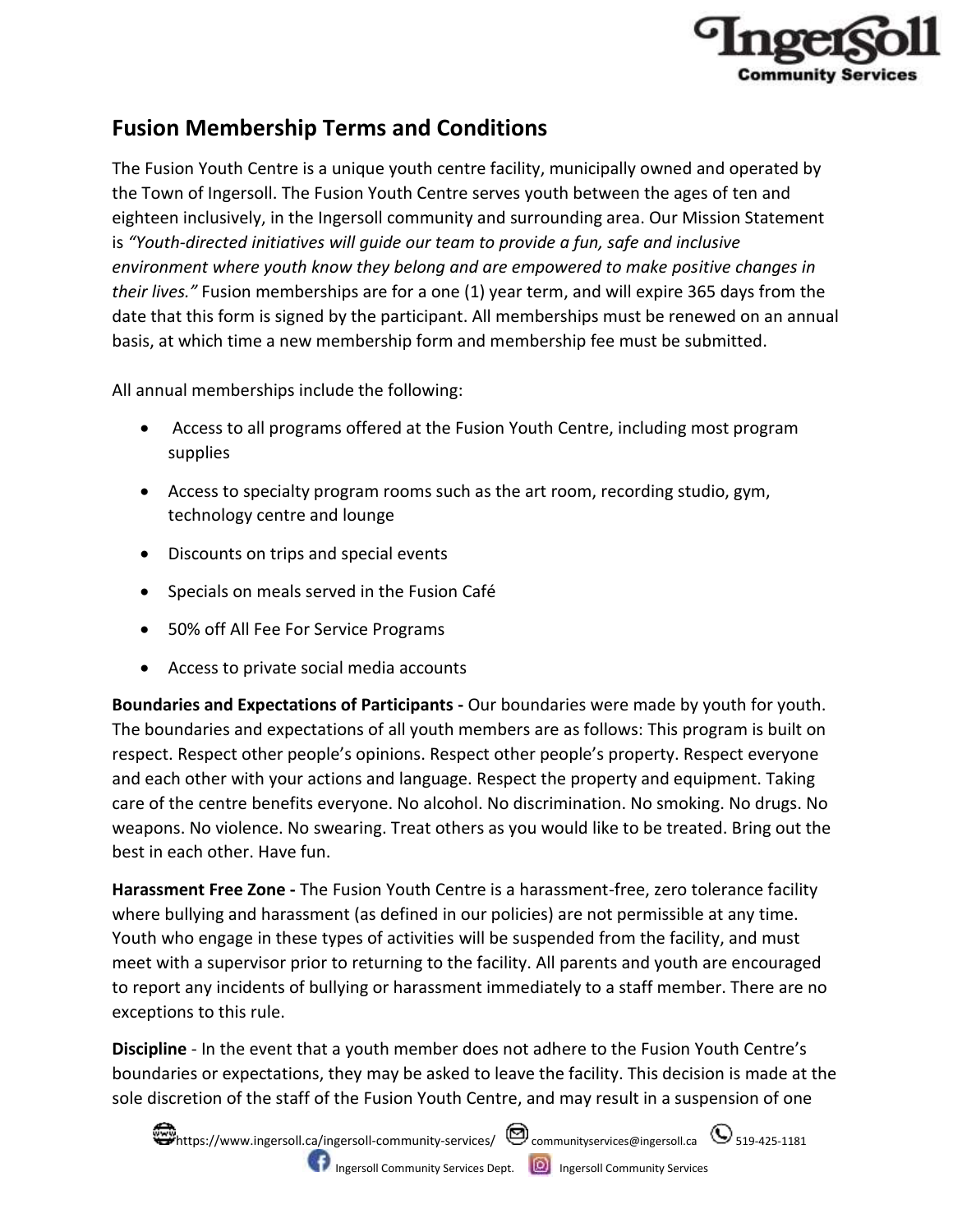

day or longer, up to a permanent suspension from the facility and programs without being eligible for a refund on their membership. If your child has been asked to leave the facility, we will do our best to reach you by phone to inform you of the suspension. If we cannot reach you within thirty minutes, your child will be required to walk home or call someone for a ride. We cannot hold youth against their will, so in the event they choose to leave our property after we have informed them of the suspension, we cannot be held liable. If deemed appropriate or necessary, police will be contacted in any or all cases.

**Media Consent -** Media content of youth members and their activities may be collected while participating at the centre. This media content may include but is not limited to: photos, videos, stories, interviews, quotes, audio recordings, and youth projects. This media content may be used for but not limited to: printed materials, website, social media, funding reports, promotional videos, grant applications, evaluations, research, television, radio, newspaper, and/or internal reports published without limitation throughout the universe. Media content may be used as little or as often as seen fit by the Town of Ingersoll without compensation. Youth members and parents/guardians are also advised that youth may be involved in activities that are covered by the media, and that they may be photographed, filmed or interviewed at any time. Youth members and parent/guardians may not be notified when media content is collected and used. The Town of Ingersoll reserves the right to release and publish this media content as we see fit.

**Social Media -** Fusion is very active on a number of social media platforms such as Facebook, Twitter, Instagram and the Town of Ingersoll's website. Fusion's social media accounts are private for Fusion members only. The private groups are monitored, by admins. ON A DAILY BASIS TO UPHOLD OUR HARRASSMENT FREE ENVRIONMENT AND ENSURE A POSITIVE AND SAFE EXPEREINCE. To request access to any private social media group, the Fusion member must speak to a staff member in person.

**Limitation of Liability -** In the event of an emergency, the Fusion Youth Centre staff may administrate the use of any first aid treatment necessary, and in the case of a medical emergency, permission is granted to the Physician selected by the supervisors to hospitalize and secure proper treatment for your child as named above. Every effort will be made to contact parents or guardians before such action. The Town of Ingersoll also reserves the right to call for an ambulance if deemed appropriate or necessary. Parents/Guardians are responsible to take the necessary steps for insuring against personal injury, property damage, or any loss by their child or by self. You also acknowledge that you must assume total responsibility for all medical coverage, accidental insurance and personal injury, or any other loss or damage. In signing this wavier "You hereby release the Corporation of the Town of Ingersoll from all claims for damages arising from any accident or injury which is caused by or arises from participation of the applicant herein during any program or in any location where a program is being held". For valuable consideration, the receipt of which is hereby acknowledged, the undersigned hereby releases and forever discharges the Town of Ingersoll, Fusion Youth Centre, its trustees,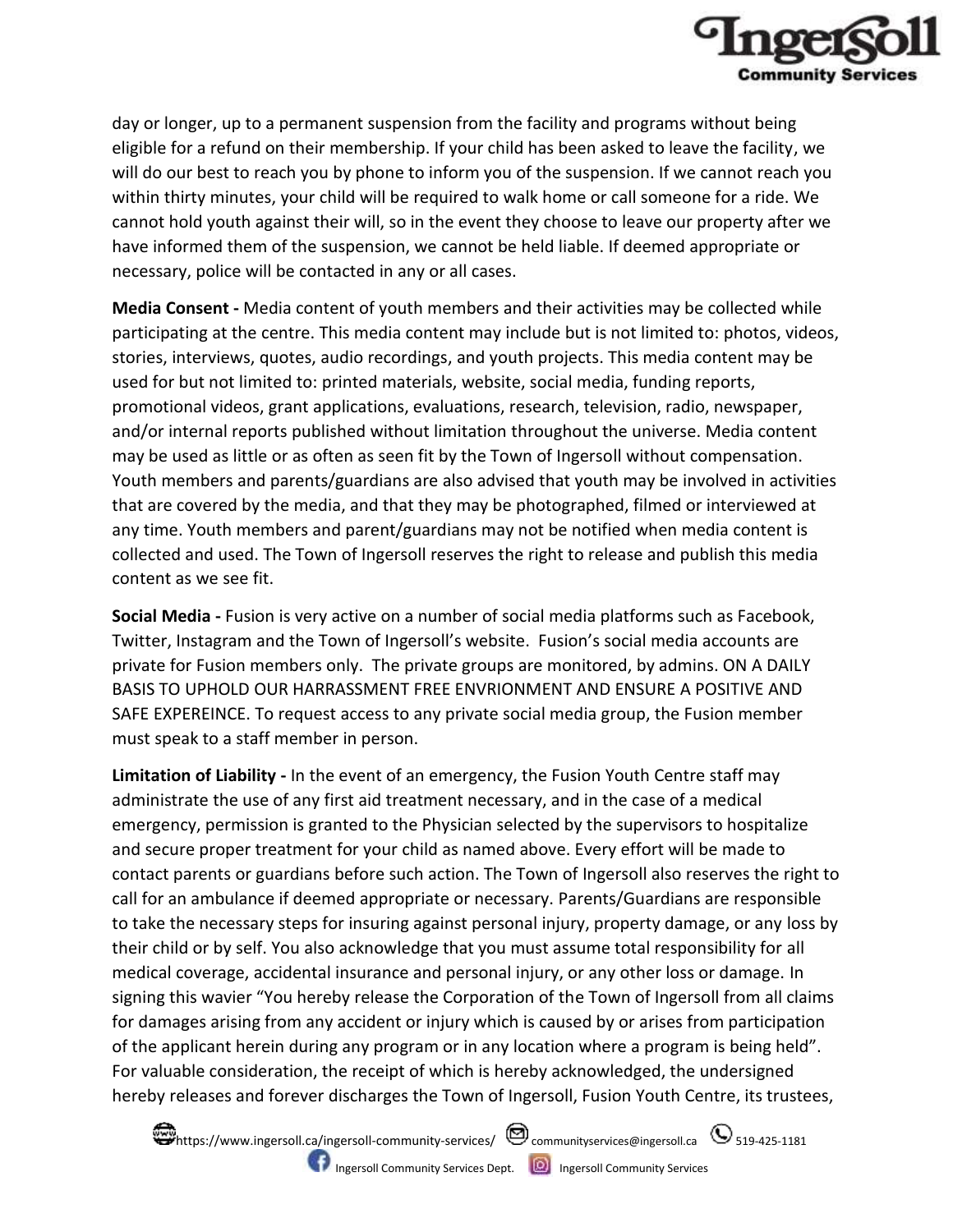

directors, corporation members, servants, agents, volunteers and employees from any and all actions, causes of actions, claims and demands whatsoever whether existing as of this date or in the future.

**Safe Use of Technology -** All youth members are expected to use technology in an acceptable manner (including personal devices such as cell phones, tablets, and personal computers). All network activities are monitored by the Town of Ingersoll IT Department, and are subject to investigation at any time for any reason. If such monitoring reveals possible evidence of criminal activity, the Town of Ingersoll holds the right to provide any evidence of such monitoring to Law Enforcement agencies. Youth members' activities are also monitored by staff. Strict internet access controls which prohibit youth from accessing inappropriate content are enforced. Any youth who are found to be in violation of these policies will be suspended from the Fusion Youth Centre in accordance to our Youth Membership and Cancellation Policies. Note: The video game ratings at Fusion may be Teen and Mature and may not be suitable for younger youth. The Netflix rating in the lounge is 14A.

**Duty of Care -** The safety of youth members is the Town of Ingersoll's primary concern. The Town of Ingersoll aims to provide a safe and welcoming environment, and our staff will do what is within their control to ensure that all members are safe and taken care of while at the Fusion Youth Centre. However, parents should be aware that the Fusion Youth Centre staff do not hold the authority to keep youth members at the centre. Youth may come and go as they please. The Town of Ingersoll does not take responsibility for youth members who come and go from the centre.

**Facility Supervision -** The Fusion Youth Centre property and facility are supervised by staff at all times, and are only accessible to authorized persons and/or youth during regular youth program hours. For the safety of all our participants and staff, the Town of Ingersoll Fusion Youth Centre monitors both the interior and exterior of our facility by surveillance cameras that are recorded 24/7. These cameras are monitored only by Town of Ingersoll employees, except in the unlikely event that footage is requested by law enforcement agencies for investigation purposes. The health and safety of the facility is reviewed monthly, and complies with all municipal, provincial, and federal regulations.

**Membership Cancellation and Suspension -** Memberships to the Fusion Youth Centre may be restricted, suspended, or cancelled by the Town of Ingersoll staff at any time without notice and without reimbursement. In the same manner, parents/guardians can restrict, suspend or cancel their child's membership at any time by calling or visiting the centre. Memberships cancelled or suspended by parents/guardians will not be reimbursed for any reason.

**RZone –** RZone is a policy requiring all persons wishing to visit or participate in any Town of Ingersoll Community Services Departments facilities, parks, or programs to respect others and take responsibility in helping the Town maintain a positive and safe environment. The policy outlines the consequences for acts of inappropriate behavior at all municipally owned facilities,